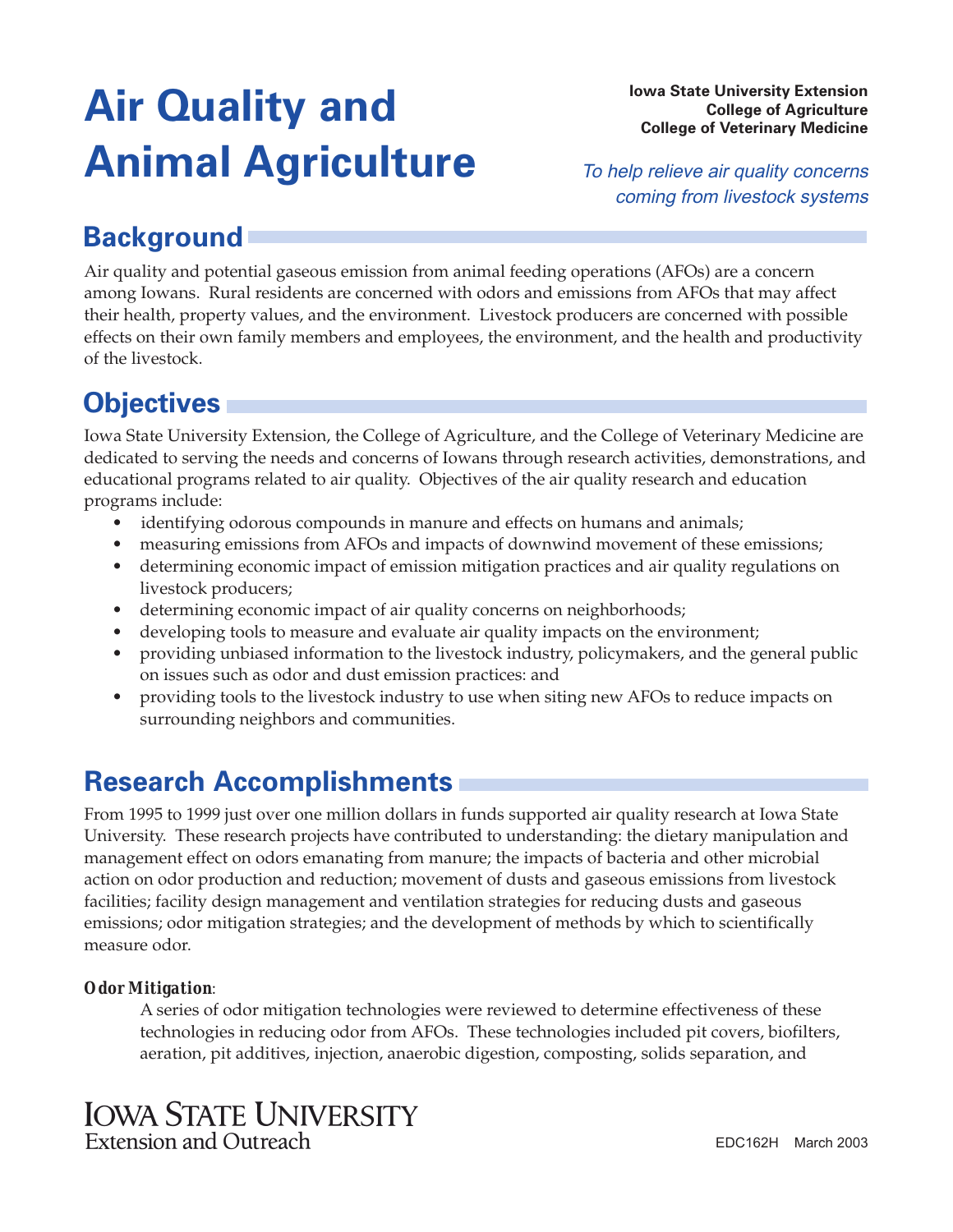landscaping. The most promising of these technologies includes the pit covers, biofilters, and injection of manure. Overall, the research showed that not any one technology solved the odor issue, but that the use of a combination of technologies combined with good management could significantly reduce odor and gas emissions from facilities. Additional information related to these technologies can be found at: [http://www.extension.iastate.edu/airquality/pubs.html.](https://store.extension.iastate.edu/)

#### *Measuring Odors*:

In the early 1990s our faculty pioneered the effort of developing a dynamic range olfactometer that was subsequently granted a U.S. patent and has facilitated the birth of a new generation of olfactometers that is being widely used by researchers across North America to quantify odors. The working principle of the olfactometer includes adding known amounts of odorous air to known quantities of fresh air in progressively increasing amounts until a carefully screened odor panel detects the existence of a foreign smell. The ratio of fresh air volume to odorous air volume is referred to as the odor dilution ratio (ODR). The higher the ODR, the more concentrated the odorous air. Today, more than 50% of animal-feeding operation related odor samples in the United States are measured using this technology at the ISU Olfactometery Lab.

### **Current Research Initiatives**

The focus of current research initiatives at Iowa State University builds on the work of past accomplishments. Areas of current research include: quantification of source emissions, air dispersion modeling to predict effects of AFOs on neighboring residences, and diet manipulation to control emissions.

#### *Quantification of Source Emissions*:

ISU researchers are working, independently and collaboratively with colleagues at peer institutions, to measure the amount of emissions of gases, particulates, and odors from selected AFOs that employ different housing and management schemes. Although limited in scope (i.e., number and type of facilities, and animal species), the studies will yield results that will enhance or fill gaps in the inventory database on AFO emissions. The studies also will reveal certain production practices or strategies that lead to reduced emissions. It should be noted that measurement of emission rate or amount requires the knowledge of both concentrations of the substance under concern and air exchange rate through the source. Accurate quantification of air exchange rate under commercial production conditions has been proving challenging and costly. Alternative technologies for measurement of air exchange rate are being developed, evaluated, and used in the emission studies.

#### *Air Dispersion Modeling*:

The goal of modeling is to predict the collective effects of a single or multiple AFOs on neighboring residences. The model is designed to allow either the producer, or his/her neighbors, to estimate the effect of adding another animal production facility in the neighborhood. The model predicts the impact of a facility on any neighbor in any direction and at any distance within a predefined geographic region based on facility type and size, the number, direction and distance of other facilities, geographic location within the state, and odor control technologies to be used.

The model adds the impacts from all the AFOs around a specific residence, no matter what the direction and or distance, so effects from different operations can be assessed as a total. The model, *Community Assessment Model*, will estimate the percent of time the selected residence will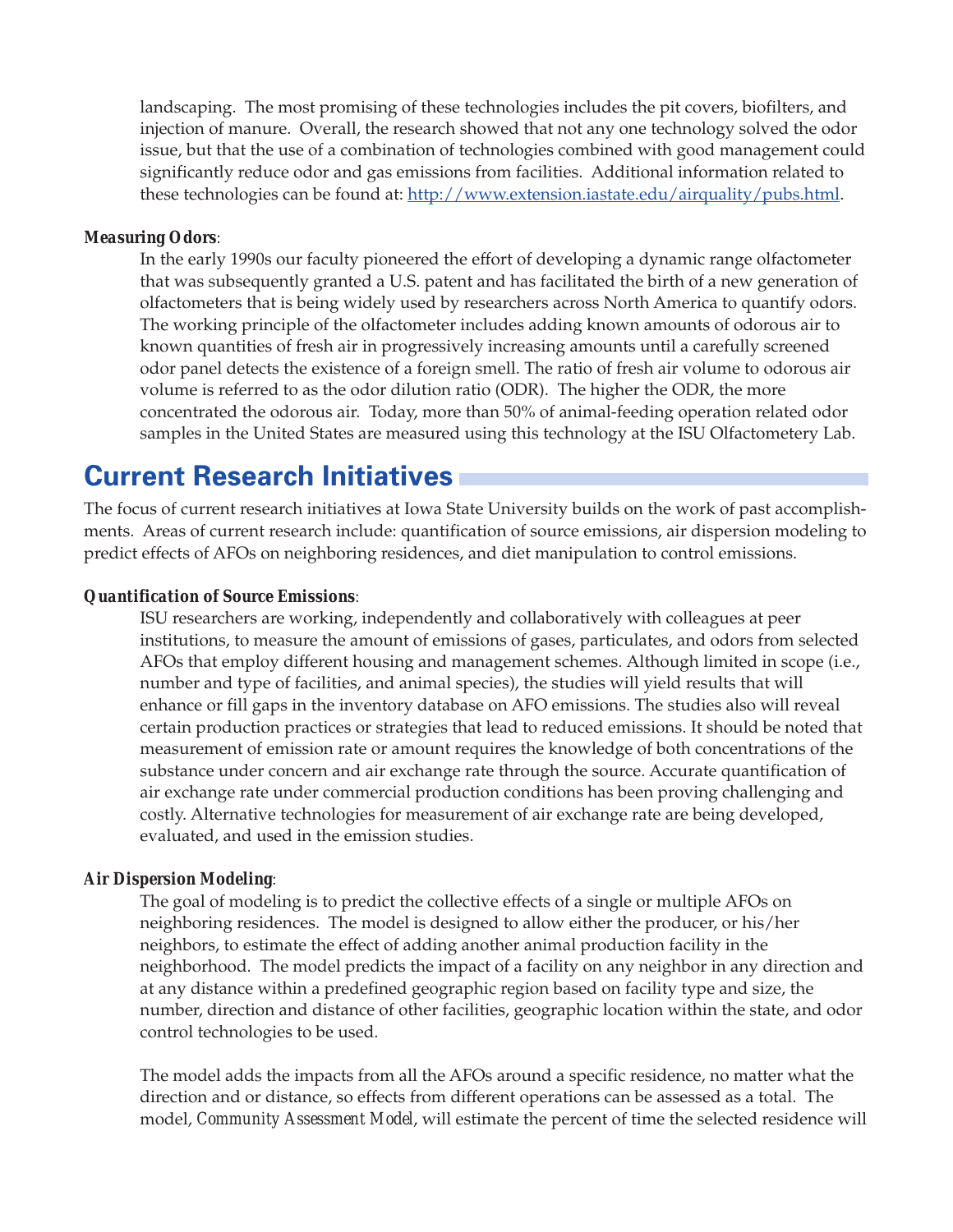experience odor of different concentrations. The model, while developed to address factors in Iowa, is still being calibrated and verified.

### *Diet Manipulation*:

Although odors have always been associated with animal production, only recently has the interest to control odor using dietary strategies resulted in extensive research. Because minute changes in odors are difficult to measure, this research has resulted, primarily, in suggestions as to what may work. What is known is that odors are predominantly the result of anaerobic fermentation of feed waste, undigested feed, and secretions by the animal. Protein-derived odorants include skatole and indole and malodorous sulfur-containing compounds. Carbohydrate and protein-derived volatile fatty acids are thought to be major players in odor sensation as well. Feed waste is a major contributor to waste carbohydrates and may be a substantial source of volatile fatty acids and methane.

Feed wastage should be minimized. About half the waste protein is from indigested feed, the remainder resulting from animal secretions. Selection of easily digestible feedstuff can lower both the secretions by the animal and indigestible feed. Low-protein feeds also have been shown to reduce both odor and ammonia emission without compromising animal performance. An indirect method for reducing odorants is through manipulation of the microflora in both the intestines and in the waste. However, our understanding of how to manipulate the microflora is still rudimentary. In addition to reducing dietary crude protein content, other options to consider that can impact emissions include improving diet digestibility through feedstuff selection or use of compounds or enzymes that improve digestibility and reducing excreta pH through dietary mechanisms.

Recent projects have included evaluation of manure and odor effects from including coproducts in swine diets. A current project assesses the effects of including amino acids (lysine, methionine, threonine, and tryptophan) on ammonia emissions from swine housing. Some commercial products will be studied as part of this project as well. Facilities are under construction that will allow for intensive evaluation of dietary manipulation on emissions from swine, poultry, and cattle. This lab is expected to be operational in summer 2003.

### **Future Research Initiatives**

Future research initiatives have been discussed as a result of impending legislation and the increase in public awareness regarding animal feeding operations and air quality.

*Evaluation of Emissions Instrumentation/Protocols*: Preparation is underway to develop and evaluate emission measurement instrumentation and protocols. Specifically, a portable, affordable and reliable field emissions sampling system will be developed and evaluated. Such a sampling system, upon successfully being developed and validated, would enable the end-users (researchers, auditors, producers) to reliably and conveniently collect source or downwind air samples for accurate measurement of the emission levels. The operational performance of some alternative, commercially available measurement instruments will be compared with that of more sophisticated counterparts under lab and field conditions.

*Quantification of Odors*: New air quality initiatives also include quantification of odor intensity level